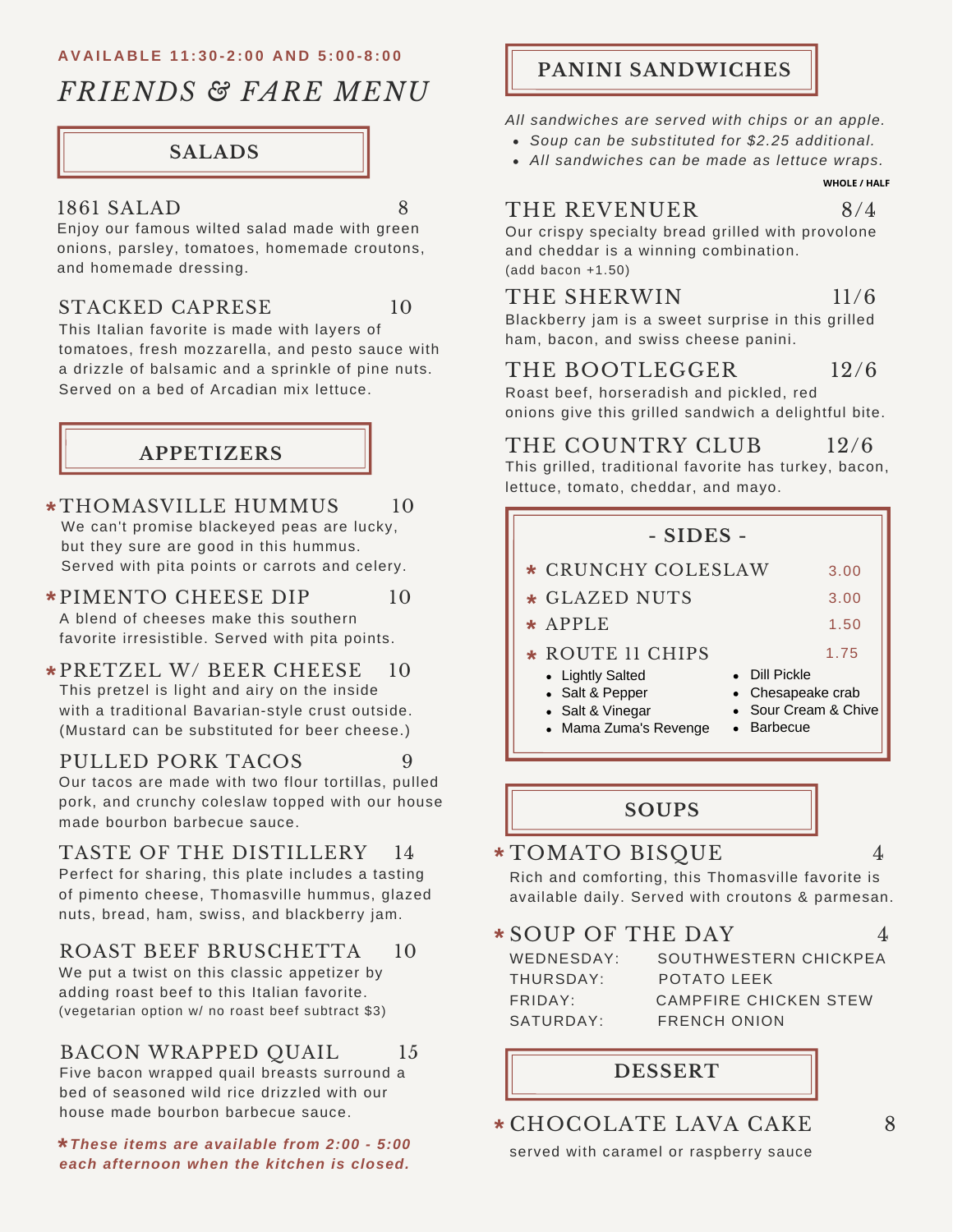# *SPIRIT-FREE MENU* DE \*\*\*\*\*

# **BOTTLED DRINKS**

| COKE                         | 2.25 |
|------------------------------|------|
| DIET COKE                    | 2.25 |
| <b>SPRITE</b>                | 2.25 |
| <b>GOLD PEAK SWEET TEA</b>   | 2.25 |
| <b>GOLD PEAK UNSWEET TEA</b> | 2.25 |

# **- BIG JERK SODAS -**

3.00

*Big Jerk Soda Co. is an all natural beverage brand based in Pensacola, Florida. Their sodas are made from real fruit juice ingredients with no artificial colors, dyes, or preservatives.*

- GINGER BEER
- BLUEBERRY PEACH
- CHERRY LIMEADE
- PINEAPPLE UPSIDE DOWN CAKE
- LAVENDER LEMONADE
- BLOOD ORANGE POMEGRANATE

# **SPIRIT FREE COCKTAILS**

*Our spirit-free options are for those with sophisticated palates who want a beverage that quenches their thirst and tickles their taste buds. These drinks are crafted with the same care as our cocktails that contain spirits.*

| MR. NAYLOR'S APERITIF<br>blackberry-rosemary shrub, simple syrup,<br>soda water                              |   |
|--------------------------------------------------------------------------------------------------------------|---|
| WEEK AT THE CAPE<br>lime juice, cream of coconut, simple syrup,<br>soda water                                |   |
| <b>MOCHA MARTINI</b><br>coffee, chocolate syrup, heavy cream                                                 | 7 |
| JALAPENO-PINEAPPLE<br>SPRITZER<br>pineapple-lemon shrub, honey, jalapeno,<br>simple syrup, soda water, Tajin |   |
| LIME-MINT CRUSH<br>lime juice, mint, simple syrup, soda water                                                |   |

lime juice, mint, simple syrup, soda water

## SHRUB AND SODA 6

2 oz of shrubs (your choice of blackberryrosemary or jalapeno-pineapple), soda water

## **SHRUB BUBBLY**

6.00

1 oz of shrubs (your choice of blackberry-rosemary or jalapeno-pineapple), sparkling grape juice

*SHRUBS AND BIG JERK SODA CAN BE PURCHASED TO TAKE HOME. JUST ASK YOUR SERVER.*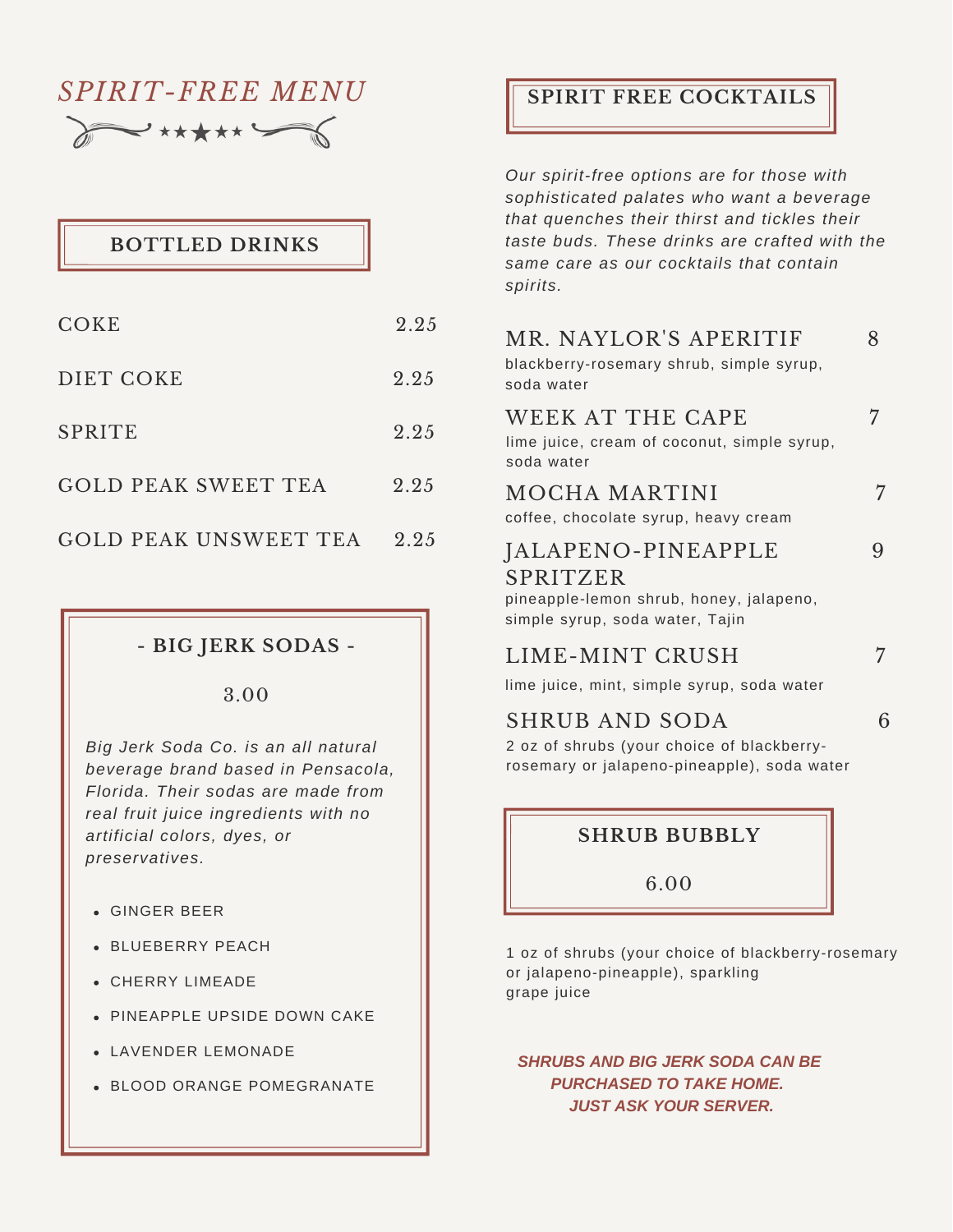

*Since its beginning, 1861 Distillery has produced spirits as distinct as its story—one founded in legacy, steeped in history and flavored by a slower pace of life. We believe there is beauty in inefficiency—finding perfection in the imperfect. Our spirits are distilled in the slowest process available, resonating with our slower pace of life.*

*The 1861 family of spirits are crafted to create unforgettable flavors by using only the best ingredients, including water from one of the world's purest limestone aquifers. Our spirits are made to be appreciated slowly while discerning their flavors and enjoying the company of friends and family.*

*We hope you will find our spirits to be as iconic as the small Southern town of Thomasville, blending the same appreciation for nature, friendship and a slower pace of life that continues to define this special corner of the world.*

| <b>CHILLED VODKA</b><br>2 oz vodka served with an<br>orange slice and sage | <b>GIN FLIGHT</b><br>1/4 oz pour of each of our three gins:<br>gin $#4$ , gin $#6$ , and gin $#8$ |  |
|----------------------------------------------------------------------------|---------------------------------------------------------------------------------------------------|--|
|                                                                            |                                                                                                   |  |

| <b>NON-AGED SPIRITS</b> |  |
|-------------------------|--|
|                         |  |

|  | $1/2$ oz pour | 2 |  |
|--|---------------|---|--|
|  | 1 oz pour     | Δ |  |
|  | 2 oz pour     | 8 |  |
|  |               |   |  |

| AGED SPIRITS                            |               |  |
|-----------------------------------------|---------------|--|
| $1/2$ oz pour<br>1 oz pour<br>2 oz pour | 3<br>5<br>1 Q |  |

NON AGED SPIRITS TASTING FLIGHT 15

Includes 1/4 oz each of 7 spirits:

rum, spiced rum, vodka, pepper infused vodka, gin #4, gin #6, and gin #8.



Includes 1/4 oz each of 4 spirits:

barrel-aged rum, shine shed bourbon, rye whiskey, smoked cherry bourbon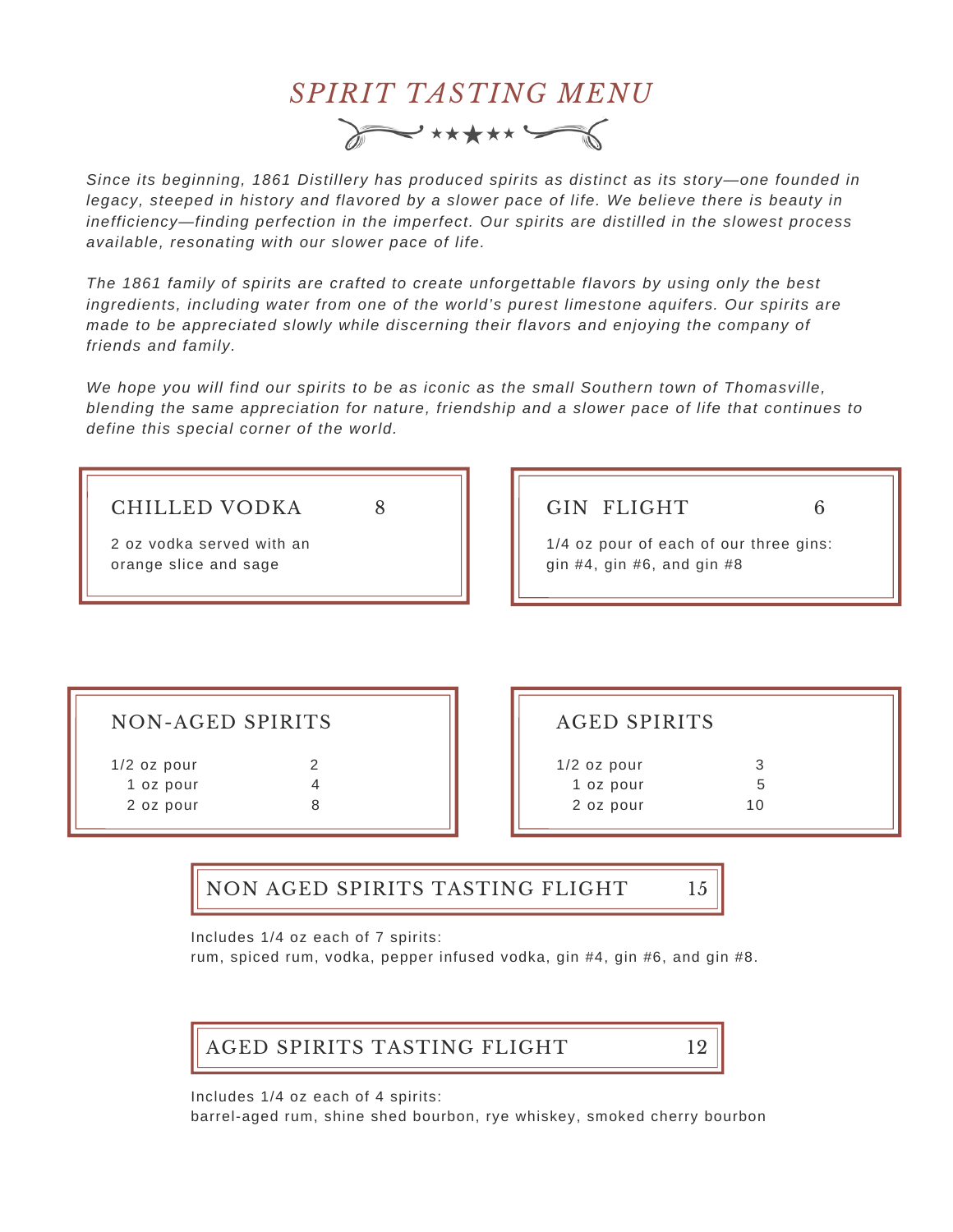# *VODKA COCKTAILS RUM COCKTAILS*

*We begin by sourcing the best neutral grain spirit and creating a blend of corn and wheat. Next we introduce Floridan aquifer water from our well to incorporate limestone and minerals. We then distill it slowly to achieve a pure, neutral taste.*

| RASPBERRY MOSCOW MULE                             |    |
|---------------------------------------------------|----|
| vodka, raspberry, lime, ginger beer               |    |
| THE ROSE QUEEN                                    | 12 |
| vodka, rose & vanilla syrup, lemon, soda water    |    |
| VODKA SOUR                                        | 10 |
| vodka, lemon, lime, simple, Angostura, *egg white |    |
| CAPE CODDER                                       |    |
| vodka, cranberry, lime                            |    |
| BLOODY MARY                                       | 19 |

vodka, GA made Sister's Sauce Bloody Mary Mix



*We produce cold compound gin where the infusion of botanicals happens after distillation rather than before. This is why our gin has color.*

*GIN #4 floral forward with hints of lavender, chamomile, and rose GIN #6 more traditional with a stronger juniper flavor plus citrus GIN #8 has flavors of warming spices such as cloves and cinnamon*

| 9/10                                                       |
|------------------------------------------------------------|
|                                                            |
| 11                                                         |
|                                                            |
| 12                                                         |
|                                                            |
| 12                                                         |
|                                                            |
| 12                                                         |
| gin #4, apple, lemon, honey, simple, grenadine, *egg white |
| 10                                                         |
|                                                            |
| 12                                                         |
|                                                            |
| 12                                                         |
|                                                            |
| 13                                                         |
|                                                            |

gin #6, pear, lemon, orgeat, cinnamon, honey syrup

# $\prec$ \*\*\*\*\*

*Our rum is made with sugar cane syrup and turbinado sugar in a style that is similar to the way rum is made in the French controlled nations of the Caribbean. The ingredients are more expensive, but we believe they create the finest expression of rum.*

| CLASSIC DAIQUIRI<br>white rum, lime, simple                                        |    |
|------------------------------------------------------------------------------------|----|
| MOJITO                                                                             | 11 |
| white rum, mint, lime, simple, soda water                                          |    |
| MATCHA MEADOWS                                                                     | 12 |
| white rum, pineapple, lemon, vanilla syrup, cream<br>of coconut, matcha            |    |
| SHRUB RUMGRIA                                                                      | 12 |
| white rum, pineapple-lemon shrub, blackberry-<br>rosemary shrub, orange, pineapple |    |
| SHAKEN PINA COLADA                                                                 | 10 |
| white rum, pineapple, cream of coconut, coconut milk                               |    |
|                                                                                    |    |
| <b>SPICED RUM</b>                                                                  |    |

| SPICED RUM OLD FASHIONED<br>spiced rum, simple, Angostura orange bitters                                                                 | 10 |
|------------------------------------------------------------------------------------------------------------------------------------------|----|
| THE BOBWHITE<br>butter-washed spiced rum, maple syrup, lemon,<br>cold brew, black walnut bitters,<br>Aztec chocolate bitters, *egg white | 14 |
| THE PELICAN<br>spiced rum, white rum, pineapple, cream of coconut,<br>coconut milk, cardamom bitters                                     | 12 |
| <b>AGED RUM</b>                                                                                                                          |    |
| MAPLE BLACKBERRY MOJITO<br>aged rum, maple syrup, blackberry syrup, lime, mint                                                           | 13 |
| TART CHERRY FIZZ<br>aged rum, tart cherry juice, lemon, simple                                                                           | 12 |
| AGED RUM SOUR                                                                                                                            | 12 |

aged rum, maple syrup, blackberry syrup, lime, mint

aged rum, maple syrup, orange angostura bitters MAPLE AGED RUM OLD FASHIONED 12

**\***Consuming raw eggs may increase your risk of foodborne illness. If you prefer to avoid raw eggs ask for Fee Foam.